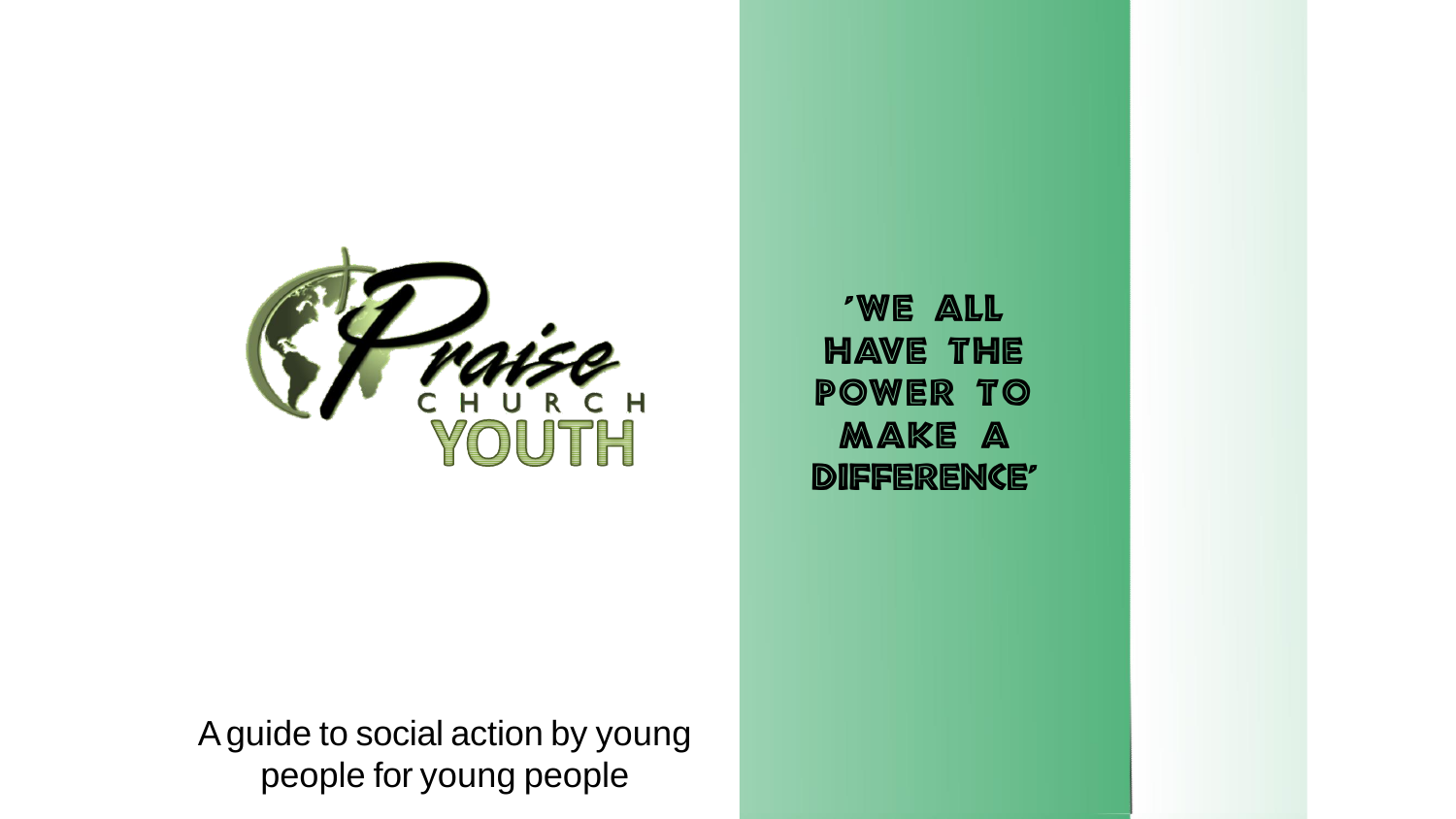At Praise Church Youth, we believe in an empathic world where young people like you are able to achieve their dreams and lead their best lives.

Webelieve all young people are leaders and should be involved in decision making, social action and systemchange.

As a group of Praise Church Experts we created this guide to celebrate and mark Community Spirit; supporting the vision to create a community that we as young people want to live in and where we have a strong voice to build a fairer and more inclusive society. We have been doing this work and hope by taking our tips that you are inspired to do the same.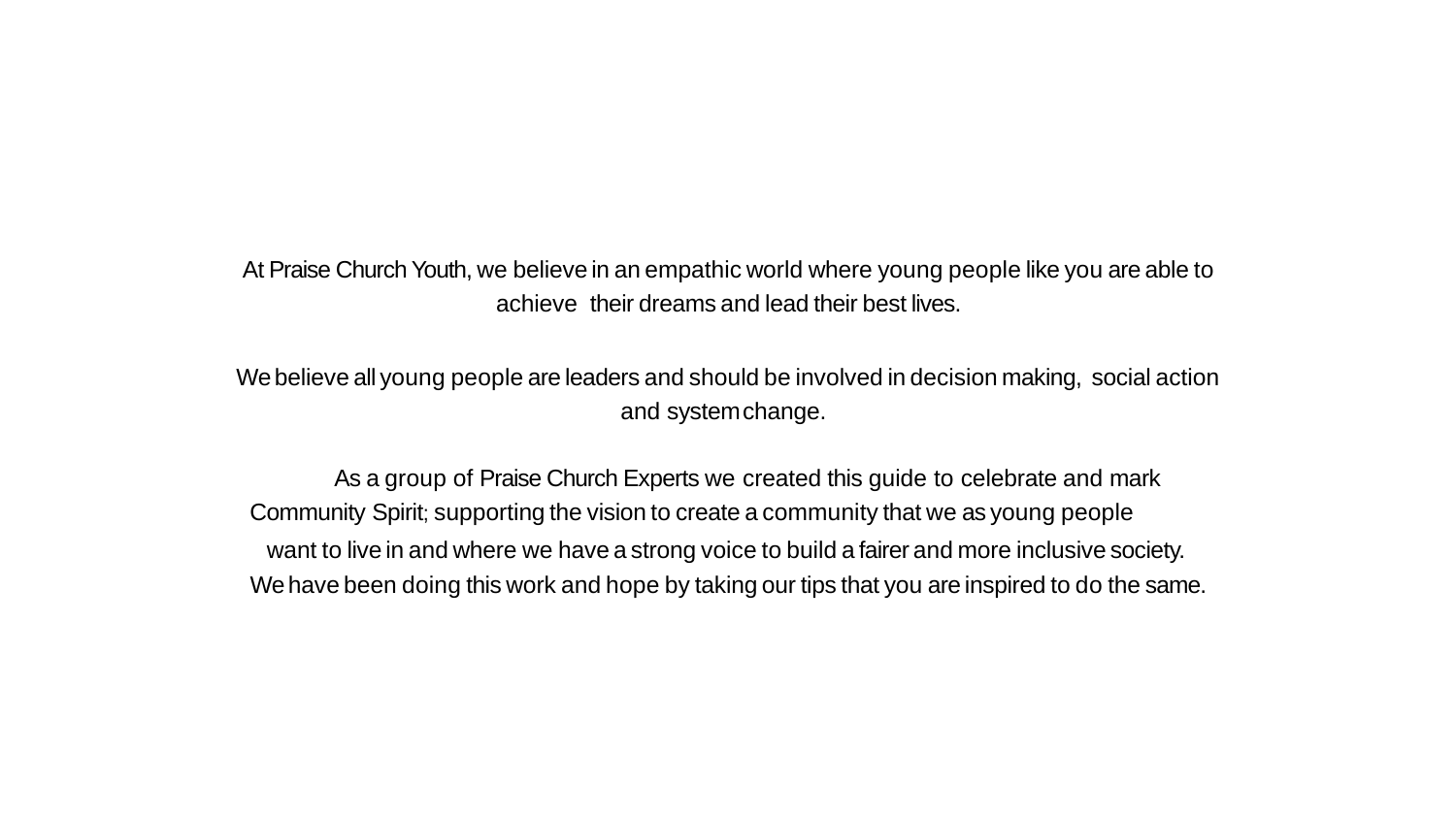

## Why should young people be involved in Social Action?

We are experts in our own experiences and that means we are the best people to influence and make change in the areas that directly impactus.

We can be positive role models to our friends and others in our community, they are much more likely to listen to us and take note.

We know that young people have LOTS TO SAYour VOICE ISIMPORTANT.

Being part of positive change makes us

E and others FEELGOOD.<br>CAN INFUENCE MY COMMUNITY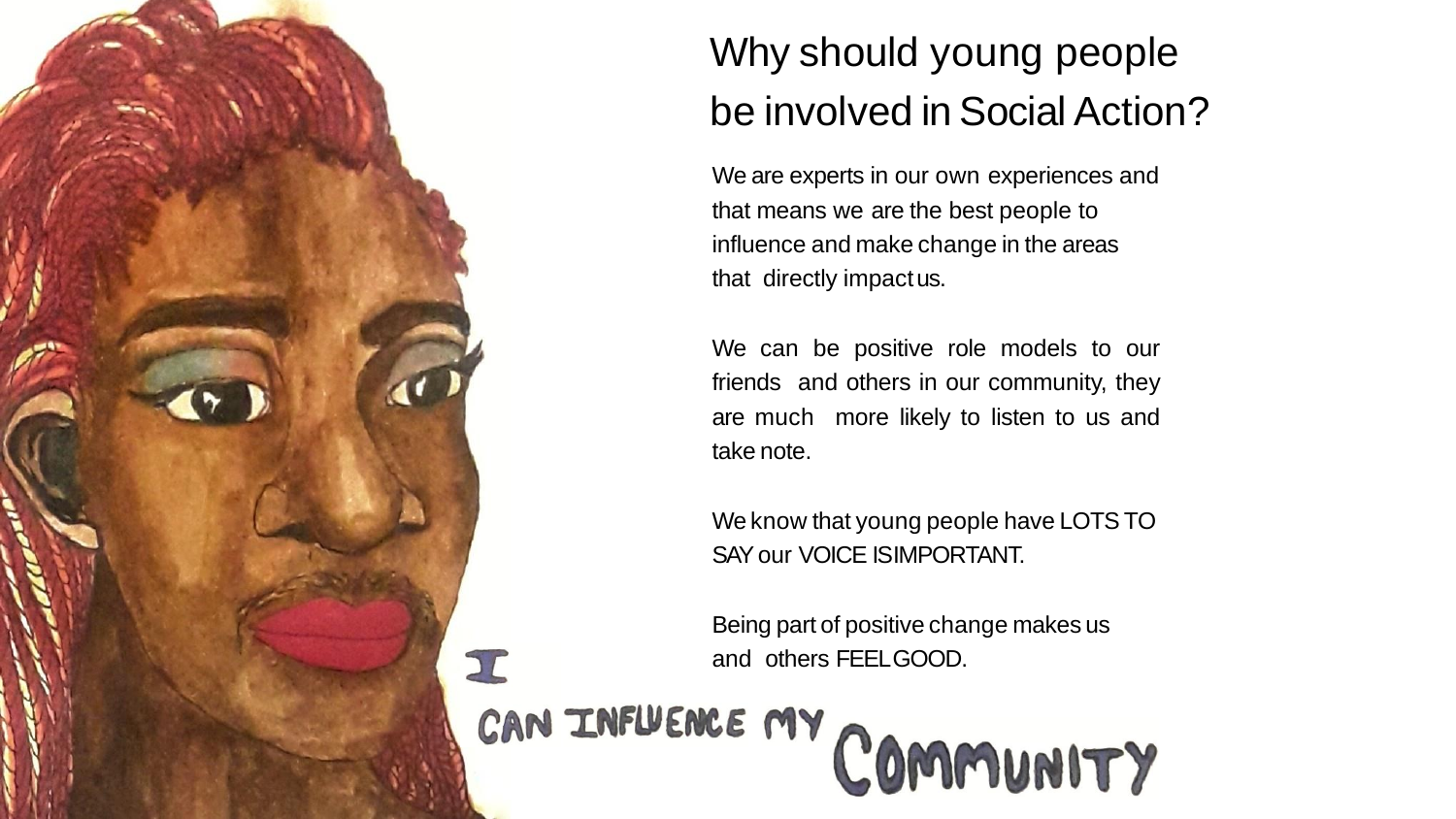## Starting a Social Action project

RESEARCH: Do your research on your topic; ask lots of questions, look at what different charities/organisations maybe already offering in your area to address the issue.

VOLUNTEER: See if you can take time to work alongside others who may already be doing similar work; share your ideas with them and see if they can offer any advice or suggestions.

PLAN: What is your GOALand what steps to do you need or want to achieve to get there. Breaking it down can make it seem less overwhelming.

COMMUNITY: Find others who may also have similar views and ideas of you; working together you can support each other and make an even bigger impact.

STARTSMALL: Don't be afraid to start small and grow; this is how all social action starts. It could be talking to a friend, doing a talk at a youth club or in your school, thinking about a skill you can share with others to emphasise your point.

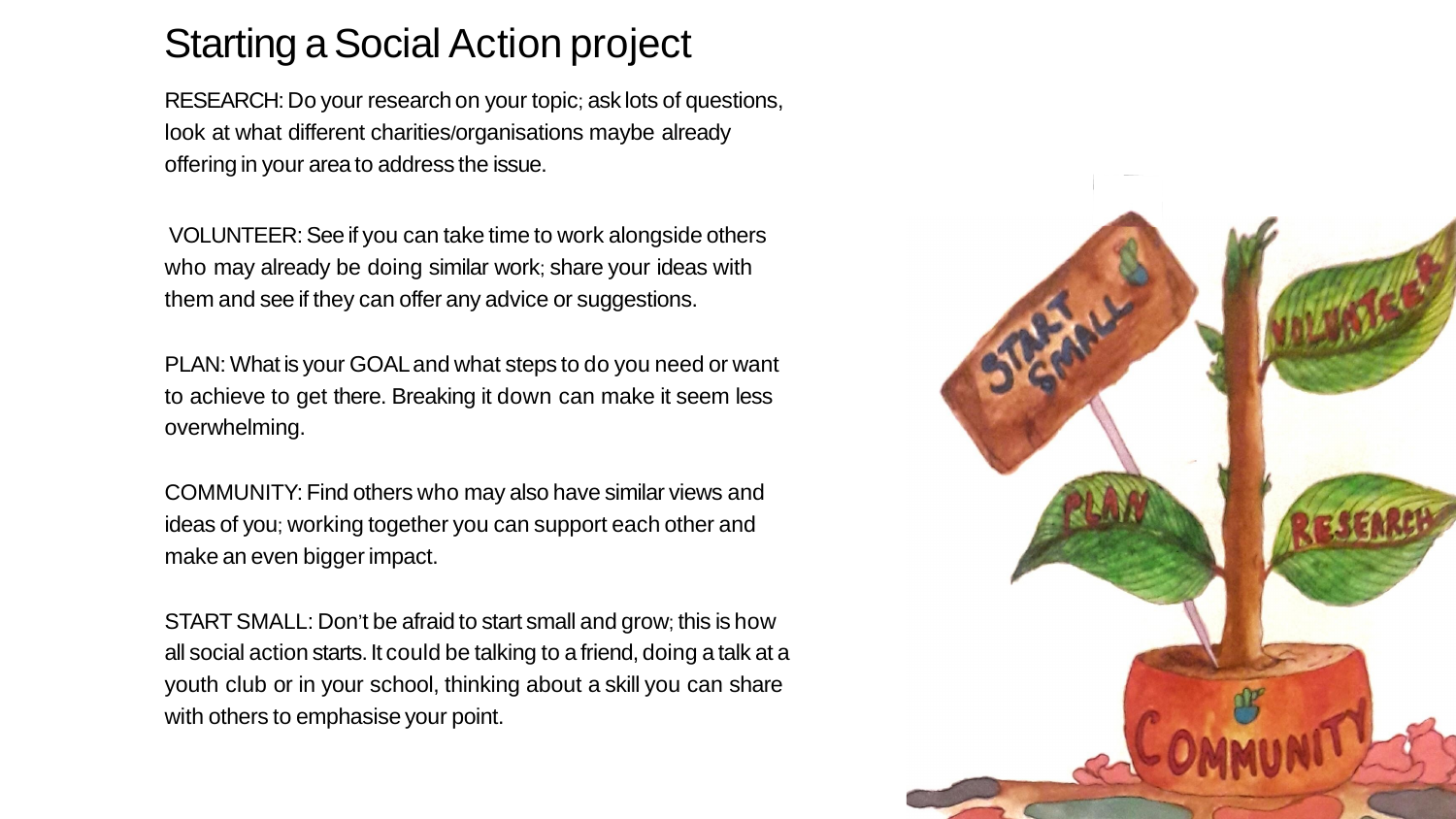

## Some advice from our Praise Church Leaders...

'Believe in yourself and believe you can do it'

'Think about how you can communicate your thoughts and ideas - try to always listen to others as well even if their opinion is different to yours; we can all learn'

'All experience is knowledge and all knowledge is worth sharing'

'Being passionate about your social action makes it infectious'

'Know your target audience and tailor your approach to who you are bringing the message to - your mates are different toyour teachers'

'Leaders don't have to act or dress a certain way - be your version ofa leader'

'Be kind to yourself and have empathy for yourself'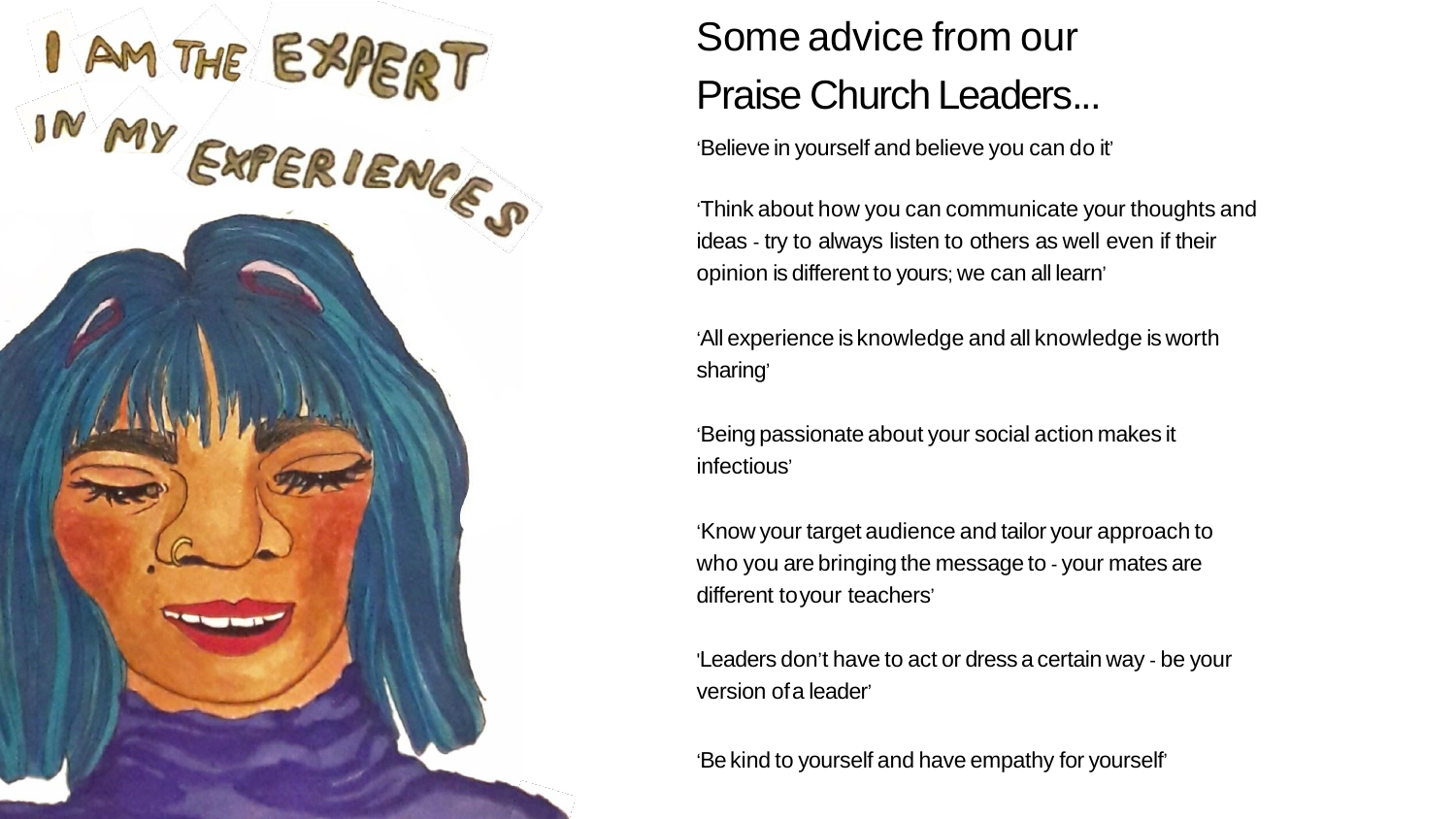## Helpful exercises

Take some time now to list some areas in your lives and communities that you think there could be CHANGE.

Being kind to yourself is SO IMPORTANT we are often much kinder when talking about others and not as kind to ourselves. Take some time to listALL your amazing strengths.

Think about things you like to do - hobbies or skills you have and list them all - these could be great to use to communicate your ideas to others e.g could you run a training session linked to your topic or an art activity where people can discuss your topic; whilst doing something FUN.

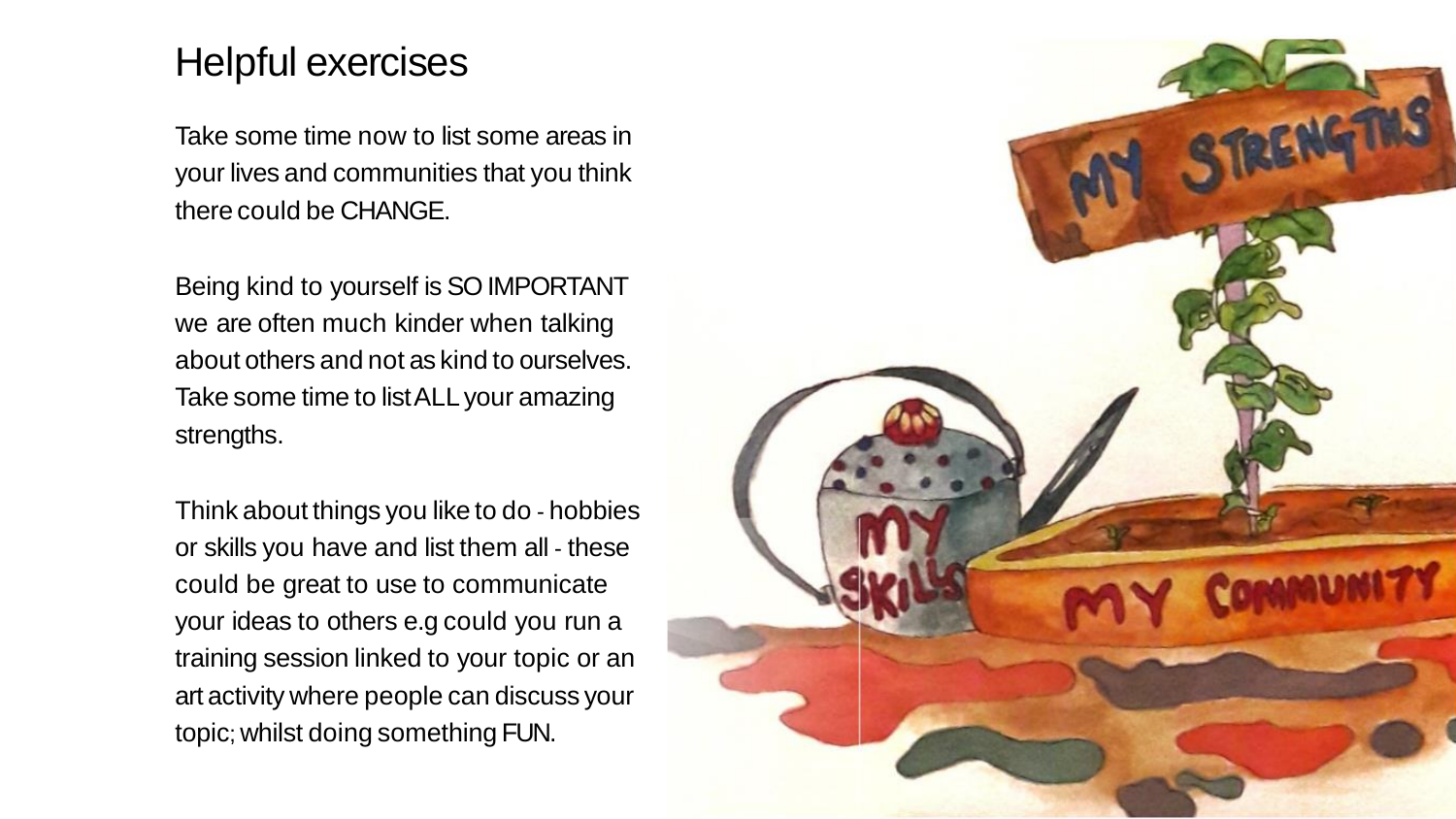